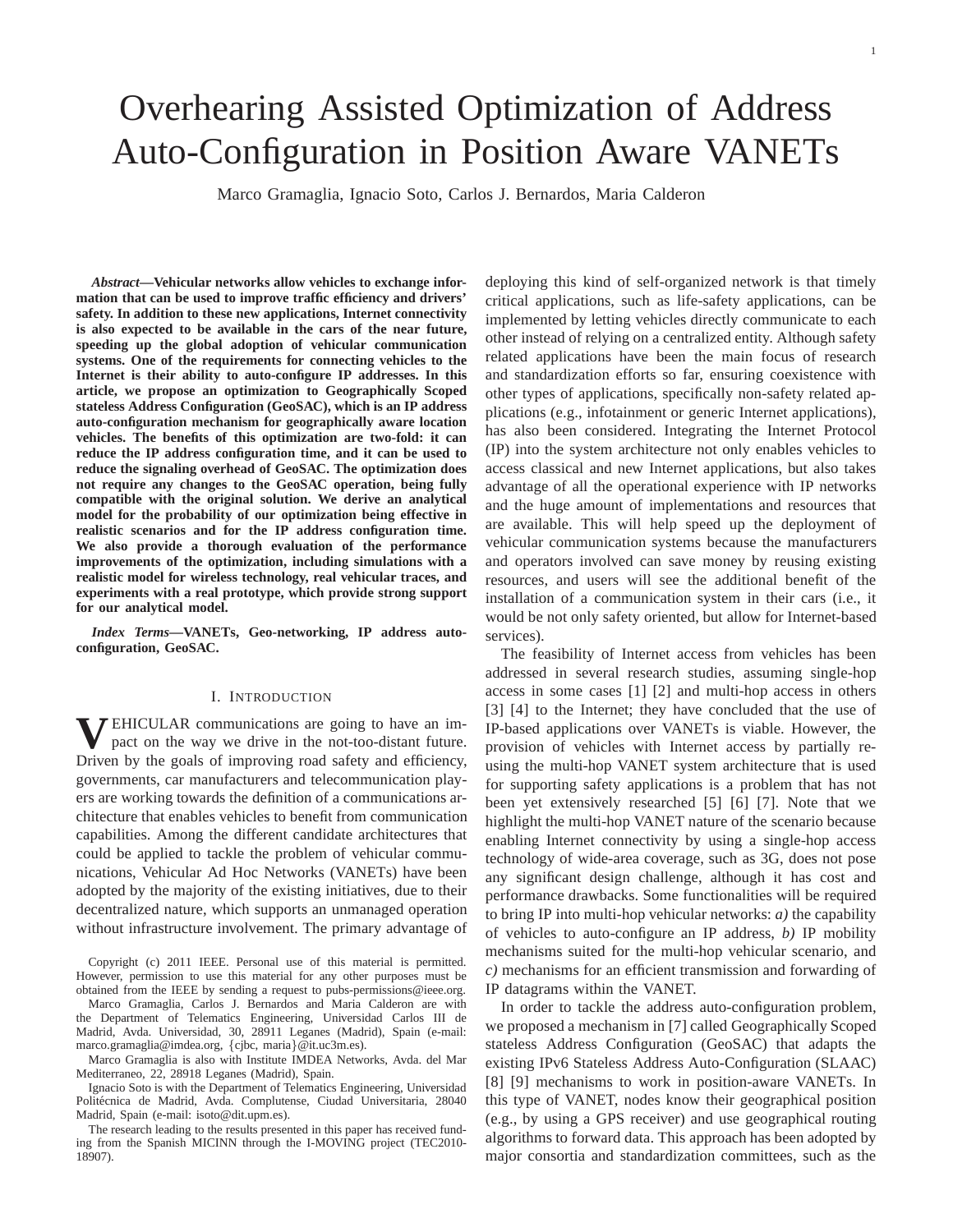Car-to-Car Communications Consortium<sup>1</sup> (C2C-CC) and the European Telecommunications Standards Institute Technical Committee Intelligent Transport Systems (ETSI TC ITS<sup>2</sup>). The ETSI TC ITS system architecture, the basic operation of GeoSAC, and the motivations supporting the need for GeoSAC optimization are presented in Section II.

In this article, we propose an optimization mechanism for GeoSAC, based on nodes overhearing (when possible) information about the IP prefixes that they might use to configure an IP address in the future (due to the movement of the nodes). This method saves time that would otherwise be needed to reactively determine the above information. The overhearing assisted optimization mechanism and its probability of being effectively used are described in Section III. We mathematically analyzed the optimization and compared it to the performance of the original GeoSAC solution in Section IV. The improvements in terms of address configuration time reduction and signaling saving, and their impact when combined with the use of an IP mobility solution were experimentally evaluated via simulations in different scenarios. Vehicular traces obtained from highways in Spain were also used to validate our analysis. Finally, we present in Section V the results of an experimental evaluation conducted with a real prototype in a testbed composed of 40 nodes. The obtained results show that our optimization mechanism is feasible and could be used to significantly improve the performance of GeoSAC. We conclude the article in Section VI.

## II. BACKGROUND AND RATIONALE

## *A. Related Work*

The multi-hop nature of VANETs and their lack of a single multicast-capable link for signaling prevent current IPv6 address auto-configuration related protocol specifications from being used as-is in VANETs. This fact applies both to the IPv6 Stateless Address Auto-Configuration (SLAAC) [8] [9] and to its stateful counterpart DHCPv6 [10]. Besides, due to node mobility a vehicular network may get partitioned, or independent networks may merge, causing additional problems that need to be tackled [11].

There are several studies in the literature that propose to adapt DHCP mechanisms to work on VANET environments following distributed [12] or centralized [13] approaches. The Vehicular Address Configuration (VAC) protocol [12] uses a distributed DHCP service. It consists of a dynamic leader-based approach in which addresses are assigned by dynamically elected leaders running a DHCP server. Leaders coordinate with others within a certain distance (i.e., within the SCOPE parameter) to maintain updated information on currently assigned addresses and avoid the existence of duplicates. By contrast, the Centralized Address Configuration (CAC) [13] employs a centralized DHCP server located in the infrastructure that can provide unique IP addresses to all vehicles in an urban area. In this case, access routers for the Internet relay configure messages between vehicles and the central DHCP server, which can ensure that vehicles will not

be configured with duplicate IP addresses. The main weakness of DHCP-based proposals is the time required to acquire or lease an IP address [1].

Enabling address auto-configuration by adapting the IPv6 Stateless Address Auto-Configuration (SLAAC) mechanisms to work in position-aware, multi-hop VANETs has also been researched [6] [7]. In Choi et al. [6], each vehicle obtains a different IPv6 prefix (by means of a Router Advertisement message) from the access router, and all the IP signaling messages are exchanged through a virtual point-to-point link set between the vehicle and the access router. In the case of GeoSAC [7], the concept of an IPv6 link is extended to a specific geographic area associated with a point of-attachment (e.g., an access router), and all the vehicles within the area share the same IPv6 prefix.

The main drawback of Choi et al.'s work is the need for a proactive mechanism to discover the access router to the Internet. This mechanism is needed both initially and after movements, but the paper does not tackle the issue of how mobility across multiple access routers is to be handled. As detailed in the next section, however, GeoSAC (thanks to the concept of an IPv6 link covering a specific geographic area associated with an access router) enables the standard IPv6 mechanisms of movement detection to be used as-is.

# *B. GeoSAC and the ETSI TC ITS system architecture*

GeoSAC (Geographically Scoped stateless Address Configuration) [7] is a mechanism for the application of an IPv6 automatic address configuration technique to vehicular networks that is based on combining standardized IPv6 schemes with geographical routing functionalities. GeoSAC is defined in [7] for the VANET system architecture proposed by the C2C-CC. The ETSI TC ITS is defining a reference system [14] that is based on the C2C-CC recommendations. GeoSAC and the optimization proposed in this article work in both communication architectures because they are basically the same. The ETSI TC ITS is the technical committee that has received a standardization mandate from the European Commission for the development of short-range Intelligent Transportation Systems (ITS) communication protocols. We next describe the ETSI TC ITS reference system, and assume its use in the rest of this article.

The ETSI TC ITS is currently developing a set of protocols and algorithms that define a harmonized communication system for European ITS applications, taking into account industry requirements, particularly those coming from the C2C-CC. In the ETSI TC ITS network architecture [14], vehicles are equipped with devices called Communication and Control Units (CCUs), which implement the ETSI protocol stack (see Fig. 1). Vehicles can communicate with each other or with fixed roadside ITS stations (also called Roadside Units, RSUs) installed along roads. CCUs and RSUs implement the same network layer functionalities and form a self-organizing network. RSUs can be connected to a network infrastructure, most likely an IP-based network. On-board application hosts, including passenger devices attached to the vehicle on-board system, are called Application Units (AUs). Passenger devices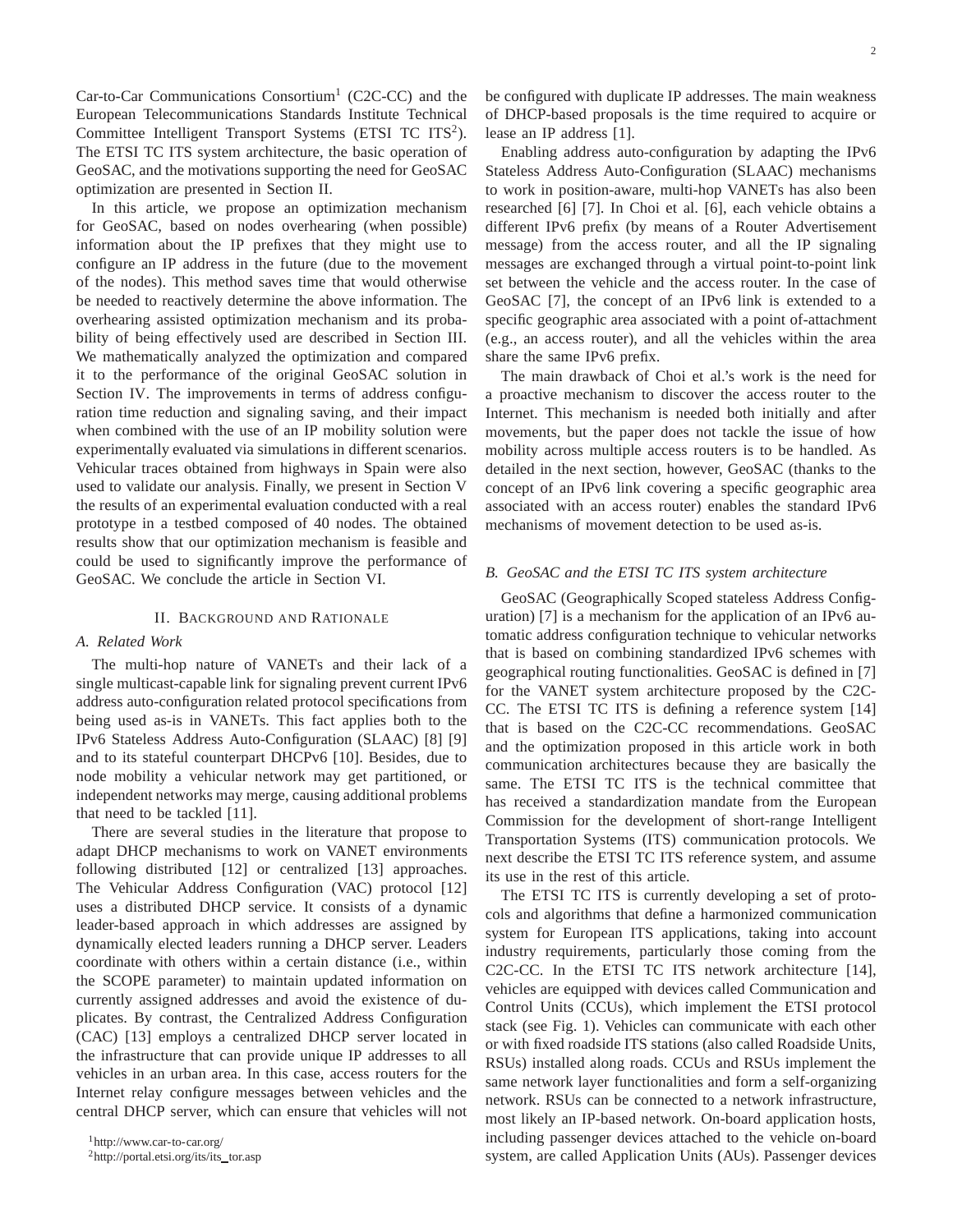

Fig. 1. ETSI TC ITS protocol architecture.



Fig. 2. GeoSAC forwarding within an area, and affected protocol layers.

are assumed to have a standard IPv6 protocol stack, whereas CCUs act as gateways for the in-vehicle network and are optionally enhanced with the Network Mobility Basic Support protocol [15].

The ETSI GeoNetworking (GN) protocol [16] plays the role of a network layer protocol in the ETSI TC ITS architecture, providing routing and addressing facilities in the upper layers. Given the nature of vehicular communications, a geographicalbased routing and addressing approach has been adopted. An intermediate node forwards a packet to the direct neighbor that is the closest to the geographic position of the destination, an operation known as greedy forwarding. So, each node must be aware of *i)* the position of its direct neighbors and *ii)* the position of the final destination. To this end, nodes send periodic beacon messages informing neighboring nodes about their identifier, position and other relevant information. As for the position of the final destination, this information is provided by a location service. This functionality may be centralized (i.e., nodes updating their new locations on a location server) or distributed (e.g., the source node floods a message asking for the position of the destination node). Each node has one or more identifiers at the GN layer that are resolved to the position of the node by the location service.

GeoSAC [7] adapts the existing IPv6 Stateless Address Auto-Configuration (SLAAC) [9] [8] mechanisms to geographic addressing and networking by extending the concept of an IPv6 link to a specific geographical area associated with a point-of-attachment. In GeoSAC, the ETSI GeoNetworking layer [16] plays the role of sub-IP layer (see Fig. 1), dealing with ad-hoc routing by using geographic location information, and presenting to the IPv6 layer a flat network topology. Consequently, the link seen by the IPv6 layer includes nodes that are not directly reachable but are portrayed as such by the sub-IP layer (see Fig. 3). This layer provides IPv6 with a multicast link that includes a non-overlapping partition of the VANET formed by all nodes within a certain geographical area [17]. The ETSI GN layer also avoids layers above to deal with the complexity given by using geographical information for routing and broadcasting. ETSI GN layer geo-broadcasting is used by GeoSAC in order to shape multicast/broadcast messages to a geographical area.

The RSU sends out standard IPv6 Router Advertisement



Fig. 3. ETSI TC ITS system architecture and GeoSAC area partitioning.

 $(RA)$  messages<sup>3</sup> which reach the nodes currently located within a well-defined area, and the nodes can then generate IPv6 addresses appending their network identifier (derived from the identifier used at the GN layer) to the received IPv6 prefix. RA multicasting is scoped geographically, so, at the GN layer, a vehicle only forwards an RA if the RSU that generated it is placed within the same GeoSAC area as the receiving node. We use the example shown in Fig. 3 to explain the way GeoSAC makes use of the ETSI GN layer to logically deliver packets between two nodes that, although communicating via multiple wireless hops, are logically attached to the same logical IP link. Suppose a device within Vehicle C wants to communicate with a node on the Internet. At the IP layer, Vehicle C and the RSU are directly connected (i.e., one hop distance), so Vehicle C uses the RSU as IP next-hop for the packets that it sends to the Internet. For that single-hop IP data forwarding to happen, Vehicle C must send the packets to Vehicle B, which forwards them to Vehicle A, which finally delivers them to the RSU. Note that this multi-hop forwarding is required because Vehicle C is not within the radio coverage (i.e., a single hop) of the RSU. If Network Mobility (NEMO) support is enabled, no changes are required in the operation of the mobility protocol, as the multi-hop nature of the vehicular network is hidden from the IP stack, due to the use of GeoSAC and the ETSI TC ITS GeoNetworking protocol. It is also worth mentioning that vehicles learn the geographic position of the RSUs from the RAs that they broadcast because this information is included in the GN protocol header of the frames.

The previous example shows that in a system architecture based on short range communication devices, the effective provisioning of Internet-based applications over multi-hop communication strongly depends on mobility. Single-hop vehicular Internet access based on WLAN has already been investigated in highway scenarios [18], for which it was concluded that the link between the CCU and the RSU is stable enough to allow for several types of applications.

<sup>3</sup>Note that the GeoSAC solution could be applied to multiple RSUs acting as bridges connected to one single Access Router (which sends RAs). This solution may be a good deployment choice in scenarios where single-hop connectivity to the infrastructure is preferred and reducing the number of IPv6 address changes is also required (e.g., city environment).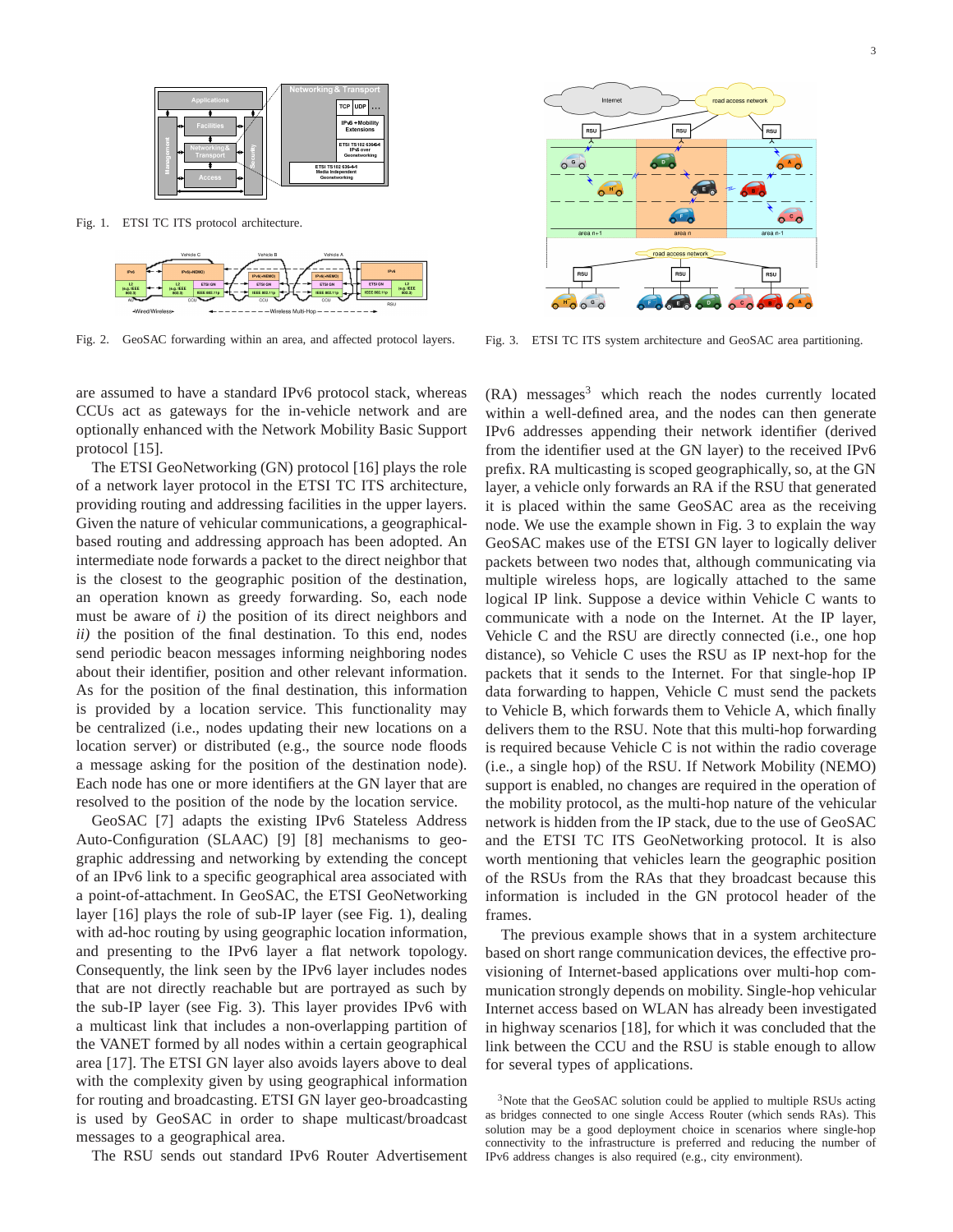# *C. Reducing the IP address auto-configuration time and signaling overhead*

This section summarizes the main reasons why optimizing the mechanism used to provide nodes with an IPv6 address is important in the context of vehicular communications. The benefits from this optimization are two-fold: reducing the IP address configuration time and minimizing the signaling overhead caused by the solution.

Because the concept of an IPv6 link is associated with a specific geographical area, in GeoSAC, each vehicle must stop using its old IP address and configure a new one every time it changes areas. This reconfiguration involves a time during which the vehicle cannot communicate, lasting until a valid IP address is configured and becomes usable. We call this time configuration time  $T_{conf}$ , and it is formally defined as the time elapsed from the moment a vehicle enters a new geographical area (thereby losing the connectivity to the old RSU) until the moment it starts using the newly configured global IPv6 address. Obviously, the shorter the time required to configure a new address, the better because the interruption time will be shorter. Unless additional mechanisms are in place, each time a vehicle changes its IP address, it must restart all existing communications. IP mobility solutions (e.g., Mobile IPv6 [19]) have been designed to enable IP address changing without breaking ongoing communications. In order to provide mobility support to the network formed by the CCU and the AUs, Network Mobility (NEMO) solutions have been defined [15] and further refined for the vehicular scenario [20]. The use of IP mobility protocols solves the problem of communication disruptions due to the change of IP address, but it does not avoid the interruption time caused each time the vehicle changes its IP address. Actually, this time is typically increased when IP mobility solutions are used because of the additional time required to complete the signaling with the mobility anchor point (e.g., the Home Agent in Mobile IPv6/NEMO). It should also be noted that due to the high mobility of nodes, it is even more important to reduce the overall interruption time (called handover latency) because handovers are more frequent than in other scenarios [21].

There is another metric worth improving: the signaling overhead. To configure a new address in GeoSAC, a vehicle waits to receive an unsolicited RA from the RSU of the new area; therefore, the configuration time is bound to the frequency with which the RSU of the area is sending RAs. In addition, due to the way the ETSI GN and GeoSAC abstract an IPv6 link (mapping it to a geographical area), each RA multicast by an RSU is actually flooded within the area managed by the RSU, which therefore occupies the wireless media for more time than does one single-frame transmission. Therefore, reducing the frequency of unsolicited RAs is even more important than in a non vehicular, single-hop wireless scenario.

Driven by these two goals, reducing the address configuration time and keeping the signaling overhead to a minimum (note that there is a trade-off here), we next propose an overhearing-assisted optimization mechanism for GeoSAC.

## III. OVERHEARING-ASSISTED OPTIMIZATION FOR GEOSAC

In this section, we present an extension to the original GeoSAC that provides an important performance improvement and a signaling overhead reduction. An overview of the mechanism is first provided, and then the probability of achieving seamless IP address reconfiguration is analytically modeled.

#### *A. Solution overview*

Our approach aims at reducing the IP address configuration time due to physical node movements that lead to a change of geographical area of the IPv6 link and ultimately of the IPv6 address. While the node is configuring a new IPv6 address (configuration time), the vehicle cannot communicate and has to defer its ongoing communications until a new and valid IP address is configured and becomes usable. Note that even if perfect juxtaposition of areas can be logically obtained in GeoSAC, in a practical scenario this separation does not really exist at the physical layer. Nodes within radio range of the forwarder of an RA located in an adjacent area also receive the RA. The original GeoSAC mechanism [7] mandates that this RA should be filtered out at the ETSI GN layer, to achieve perfect logical area division. However, nodes can benefit from *overhearing* RAs generated at areas other than the one where the receiving node is located. In this way, vehicles would be able to learn the IPv6 prefix used in a neighboring area before actually entering it, and they would be able to pre-compute the IPv6 address and default router configuration that should be used when located in that area (i.e., just after crossing the area border).

When a vehicle overhears RAs from multiple neighboring areas (e.g., cities, road intersections, etc.), it stores the overheard RAs for some time. The vehicle learns the geographical area from which the RA was sent by using the destination information at the ETSI GN layer, which is set to the geographical area by the RSU when multicasting RAs. By storing these RA-area pairs, the vehicle will be able to configure an IP address without waiting for an unsolicited RA if it later enters one of the areas about which it has knowledge.

This overhearing-assisted optimization allows shortening of the average IP address configuration time, in addition to a potential reduction of the required overhead. By enabling this optimization, GeoSAC improves its performance because nodes that successfully overhear an RA from an area where they later enter can start using their new addresses without waiting for a new RA, and with no extra overhead. The improvement obtained depends on the mobility conditions inside the VANET and does not limit the benefits achieved from using non overlapping areas that are described in [7].

This optimization has a cost in terms of additional complexity at the vehicle level because it must store overhead RAs and perform the required operations to be able to use them when visiting an area for which the vehicle has a matching overhead RA stored. However, it is important to emphasize that the solution does not require any kind of support from the network or other vehicles, and therefore it is fully compatible with legacy GeoSAC systems. Because this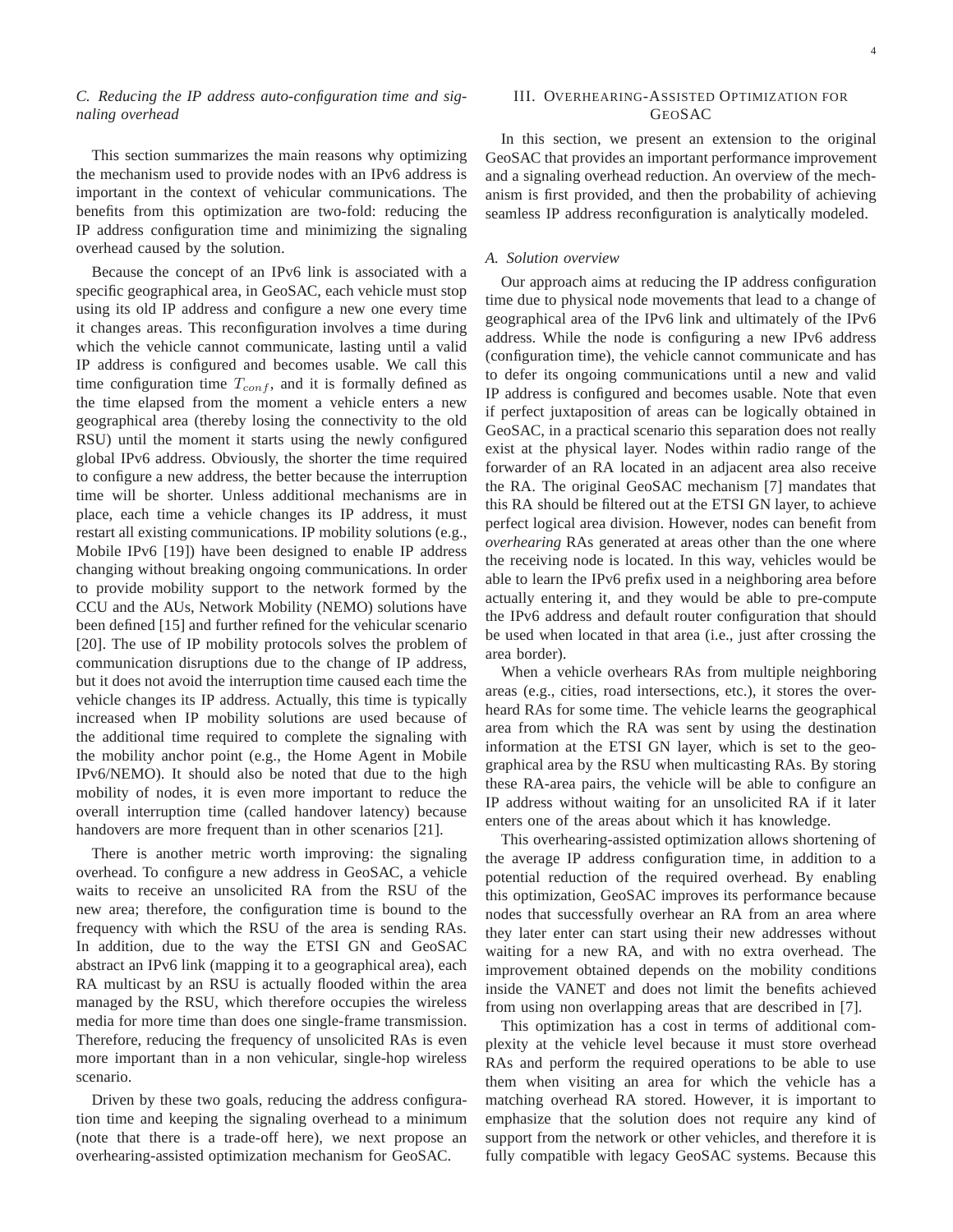

Fig. 4. Overhearing assisted optimization overview and terminology.

optimization is local to a vehicle, vehicles implementing this overhearing-assisted optimization will benefit from reduced IP address configuration time, without impacting in any way the performance or operation of other vehicles.

## *B. Overhearing probability*

We first focus on analytically assessing how probable it is for a node to overhear an RA generated in a neighboring area. Let *overhearing probability*  $(P_{oh})$  be this probability. In this section, we derive an analytical expression for  $P_{oh}$ .

We assume that deploying vehicular networks without dead zones uncovered by an RSU is economically inefficient (at least for non-urban and not densely populated scenarios). As we have discussed in Section II-B, vehicles form a selforganized multi-hop network in the ETSI TC ITS architecture. This multi-hop network is used to forward (at the ETSI GN layer) the RAs sent by an RSU, which flood its associated geographical area and thereby extend the effective coverage area of the RSU.

We use the following terminology throughout the article (see Fig. 4). A vehicle that is located in the area  $n - 1$  and must be configured for the area  $n$  (i.e., an adjacent area) is called a *target*. A *forwarder* (*fwd*) is a vehicle placed inside the area n that is also within the radio coverage of the *target*. Let  $D_{RSU}$ be the distance between two adjacent RSUs,  $R$  the wireless communication range,  $\beta$  the vehicular density, and v the speed of the vehicles<sup>4</sup>. A *target* node successfully overhears an RA when the *forwarder* receives an RA and forwards it to the *target* before it enters the area n. In order to be able to receive and forward an RA, the forwarder node should have connectivity with the RSU. Because this connectivity may involve multiple intermediate nodes (i.e., wireless hops), we call it multi-hop connectivity (*mhc*). Connectivity in ad-hoc networks has been thoroughly studied, but vehicular networks have special characteristics (in particular, the mobility patterns and range of speeds) that require specific analysis. Some studies have contributed to the characterization of connectivity in vehicular networks (for example, [22], [23], which focus on inter-vehicle connectivity), but in our paper, we analyze connectivity from the particular viewpoint of address autoconfiguration, which requires characterizing the time needed until connectivity with an RSU (a fixed point in the road) is achieved.

Given a forwarder node and the RSU,  $P_{mhc}^{fwd}$  is the probability of having multi-hop connectivity (that is, of having a chain of inter-connected vehicles between *fwd* and the RSU so that messages can be exchanged between them).

We next model the probability ( $P_{oh}$ ) of the *target* overhearing an RA originating at the area n.  $P_{oh}$ , which can be modeled by splitting the original problem into two complementary sub-problems. Having *mhc* between the RSU and the *forwarder* node is a necessary condition for successfully overhearing an RA. Without *mhc*, no RA *overhearing* (*oh*) is possible; therefore,  $oh \subset mhc$ . From this condition, it is straightforward to derive that  $OH \equiv OH \cap MHC$ :

$$
P_{oh} = P(OH) = P(OH \cap MHC). \tag{1}
$$

By applying the conditional probability theorem in Eq. (1), we have:

$$
P_{oh} = P(OH \cap MHC)
$$
  
=  $P(OH | MHC)P(MHC)$   
=  $P_{oh|mhc} P_{mhc}^{fwd}$ , (2)

where  $P_{mhc}^{fwd}$  represents the probability of *mhc* for the *forwarder*. We first focus on  $P_{oh|mhc}$ .

Let  $T_{nRA}^{recv}$  denote the time elapsed from the *target* vehicle being at distance  $R$  from an adjacent area border to the time it receives an RA sent by an RSU of that adjacent area. This time can be split in two parts. The first part  $(T_{fwd})$ represents the time elapsed until the *forwarder* vehicle leaves the area  $n - 1$ , enters the next one and becomes ready to forward RAs to the *target*. The second part  $(T_{RA}^{unsol})$  is the time elapsed until an RA from the RSU is received under this *mhc* assumption. We assume that the time between two consecutive RAs sent by an RSU (or an Access Router in the case when the RSU is working in bridge mode) follows a uniform distribution between a minimum value (*MinRtrAdvInterval*) and a maximum value (*MaxRtrAdvInterval*), which we refer to as  $R_m$  and  $R_M$ , respectively [19]. By joining  $T_{fwd}$  and  $T_{RA}^{unsol}$ , we can express  $T_{nRA}^{recv}$  as:

$$
T_{nRA}^{recv} = T_{fwd} + T_{RA}^{unsol}.
$$
 (3)

Assuming exponentially distributed distances between cars [24],  $T_{fwd}$  follows an exponential distribution with parameter  $\beta$ ; its probability density function (PDF) is given by:

$$
f_{T_{fwd}}(t) = \beta v e^{-\beta vt}, \quad t \ge 0.
$$
 (4)

Given that  $T_{fwd}$  and  $T_{RA}^{unsol}$  are independent, the PDF of  $T_{nRA}^{recv}$  is given by:

$$
f_{T_{nRA}^{recv}}(t) = \left(f_{T^{fwd}} * f_{T_{RA}^{unsol}}\right)(t)
$$
\n
$$
= \begin{cases}\n\frac{2(1 - \beta ve^{(-\beta vt)})}{R_M + R_m}, & 0 \le t \le R_m, \\
\frac{2(\beta v R_M - \beta vt + 1 - e^{-\beta v (t - R_m)} - \beta v (R_M - R_m)e^{-\beta vt})}{\beta v (R_M^2 - R_m^2)}, & R_m < t \le R_M, \\
\frac{2e^{-\beta v (t - R_M)} - e^{\beta v R_m} - \beta v (R_M - R_m)}{\beta v (R_M^2 - R_m^2)}, & t > R_M.\n\end{cases}
$$
\n
$$
(5)
$$

<sup>4</sup>We consider the speed of all vehicles to be fixed and constant for the sake of model simplicity. The simulation results we will present later prove that this simplification does not affect the validity of the conclusion of our analysis.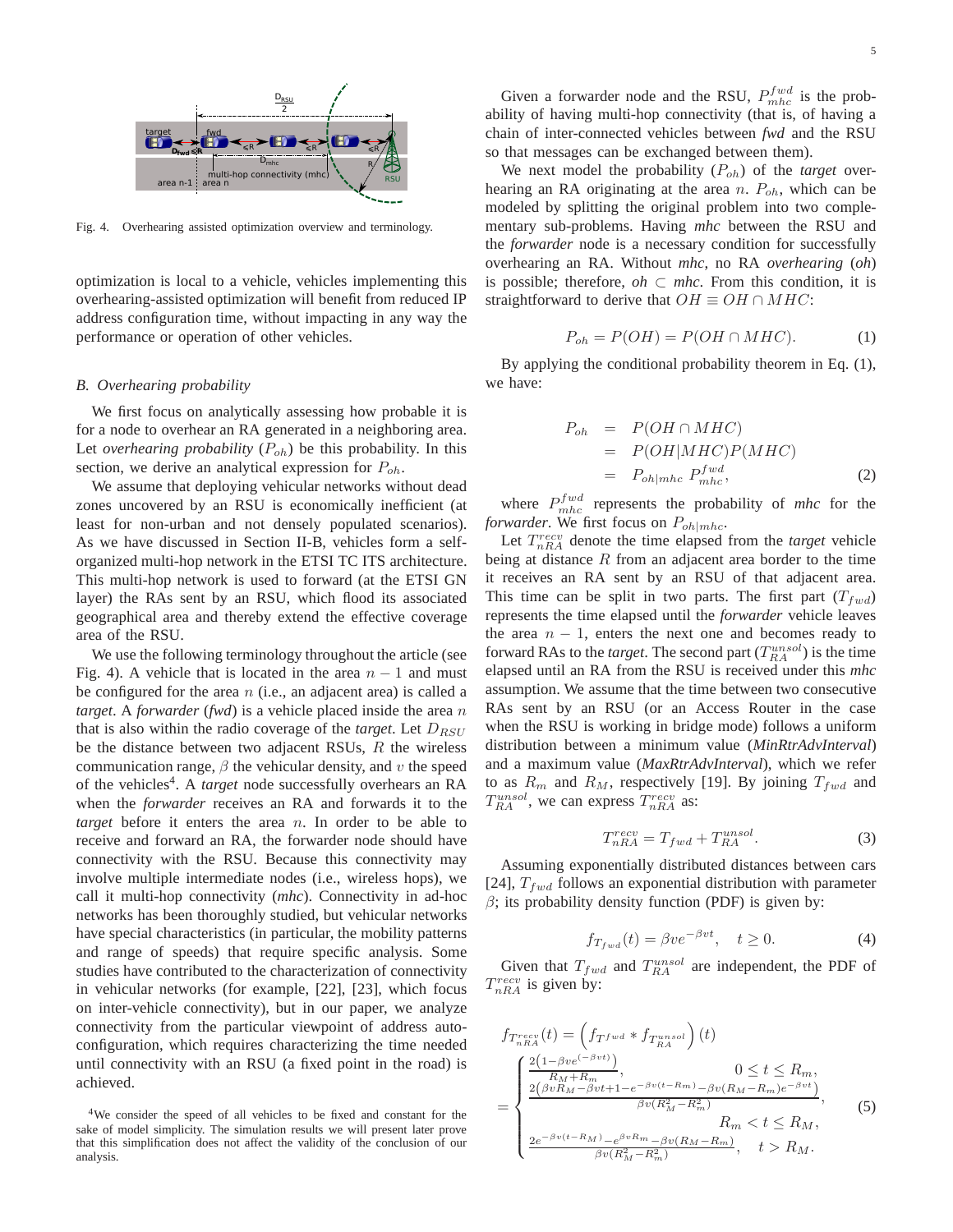Because an RA is overheard only if received by the vehicle before crossing the area border, and it takes  $R/v$  seconds for the vehicle to reach the border, the probability  $P_{oh|mlc}$  of overhearing an RA is given by:

$$
P_{oh|mhc} = \int_0^{\frac{R}{v}} f_{T_{nRA}^{recv}}(t)dt.
$$
 (6)

 $P_{oh|mbc}$  represents the probability of overhearing an RA, given that there exists multi-hop connectivity between the RSU and the *forwarder* vehicle.

We next model  $P_{mhc}^{fwd}$ , which depends on the distance between the RSU and the forwarder node, the radio coverage of the wireless communication technology and the vehicular density.

Given two nodes separated by a distance, D,  $P_{mhc}(D)$  is the probability of having multi-hop connectivity between the two nodes. This probability depends on the distance between the two nodes  $(D)$ , the radio coverage of the wireless communication technology used  $(R)$  and the vehicular density  $(\beta)$ . In order to have multi-hop connectivity between a forwarder node and the RSU, there should be a chain of connected vehicles (i.e., the distance between two consecutive vehicles must be less than or equal to R) between *fwd* and a vehicle within the direct (single hop) radio coverage of the RSU. If  $D_{mhc}$ is the distance between these two nodes (see Fig. 4), then the probability of having multi-hop connectivity between the forwarder node and the RSU is given by  $P_{mhc}(D_{mhc})$ .

The distance between two consecutive vehicles that are part of a connected multi-hop chain of vehicles (i.e., one in which the inter-vehicle gap is smaller than R) follows a truncated exponential distribution [25]:

$$
f_{te}(d) = \begin{cases} \frac{\beta e^{-\beta d}}{1 - e^{-\beta R}}, & 0 < d < R, \\ 0, & \text{otherwise.} \end{cases}
$$
 (7)

The length of a multi-hop connected chain of  $n+1$  vehicles  $(Y)$  can be represented as the sum of n independent truncated exponential variables. The PDF of Y can be obtained by the method of characteristic functions [25]:

$$
g_Y(y;n) = \frac{(\beta b)^n}{(n-1)!} e^{-\beta y} \sum_{k=0}^{k_0} (-1)^k {n \choose k} (y - kR)^{n-1};
$$
  

$$
k_0 R < y < (k_0 + 1)R, \quad (8)
$$

where  $k_0 = 0, 1, \dots, n - 1$ , and  $b = (1 - e^{-\beta R})$ .

Let  $a = (k_0' + c)R$ , where  $k_0'$  is an integer, and  $0 \le c < 1$ . The cumulative distribution function (CDF) of  $Y$  evaluated at *a* is  $G_Y(a; n) = \int_0^a g_Y(y; n) dy$ :

$$
G_Y(a;n) = \frac{1}{(1 - e^{-\beta R})^{-n}} \sum_{k=0}^{k_0} (-1)^k {n \choose k} e^{-\beta k R}
$$

$$
Q[2(k_0' - k + c)R\beta, 2n]. \quad (9)
$$

where  $Q[u, w] = P(\chi^2(w) < u)$ , and  $\chi^2(w)$  is a chi-square variable with  $w$  degrees of freedom. Because the probability  $P(i \text{ hops})$  of having a connected chain of i hops is given by

 $(1 - e^{-\beta R})^i e^{-\beta R}$ , the PDF and CDF of the length (L) of a connected multi-hop chain of vehicles can be derived using the total probability theorem:

$$
f_L(l) = \sum_{i=0}^{\infty} P(i \text{ hops}) g_Y(l; i)
$$
  
= 
$$
\sum_{i=0}^{\infty} (1 - e^{-\beta R})^i e^{-\beta R} g_Y(l; i),
$$
 (10)

$$
F_L(l) = P_L(L \le l)
$$
  
= 
$$
\int_0^l f_L(u) du = \sum_{i=0}^\infty (1 - e^{-\beta R})^i e^{-\beta R} G_Y(l; i).
$$
 (11)

If we consider the maximum possible value of  $D_{mhc}$ , which is given by  $\frac{D_{RSU}}{2} - R$ , a pessimistic approximation of  $P_{mhc}^{fwd}$ is given by:

$$
P_{mhc}^{fwd} = P_{mhc}(D_{mhc}) \ge 1 - F_L \left(\frac{D_{RSU}}{2} - R\right). \tag{12}
$$

The overhearing probability  $P_{oh}$  can then be derived<sup>5</sup> from Eq. (2), using Eqs. (6) and (12):

$$
P_{oh} = P_{oh|mhc} P_{mhc}^{fwd}
$$
  
\n
$$
\geq \int_0^{\frac{R}{v}} f_{T_{nRA}^{recv}}(t) dt \left[ 1 - F_L \left( \frac{D_{RSU}}{2} - R \right) \right].
$$

We next describe the experiments that we performed to validate our mathematical model. Using a Matlab-based simulator<sup>6</sup>, we conducted a large amount of experiments under different traffic conditions. The simulator implements the model described in this section, namely, vehicles distributed on a one-dimensional road, traveling at a fixed and constant speed, with an exponential inter-vehicular distance and a maximum wireless radio coverage, assuming an ideal wireless technology (no loses nor collisions and infinite bandwidth). We argue that although the simulator used for these tests does not consider a real wireless model, it is sufficient to assess if our mathematical analysis correctly matches the overhearing success probability in the scenario we have used in the analysis. In Section IV-A, when we present our analysis for the configuration time, we use a more advanced simulator (OMNeT++), that does include a complete wireless model.

Because traffic conditions play a critical role in the efficacy of wireless multi-hop communications in a vehicular environment, we studied several configurations in order to validate our model under different conditions. In order to limit the number of results presented in the article, we have selected the following four scenarios, which mostly cover a wide spectrum of the potential traffic scenarios:

• *Urban road:* high vehicular density ( $\beta = 80$ *veh*/ $km$ ) and low speed ( $v = 50km/h$ ).

<sup>5</sup>This approximation is also pessimistic because we only consider the first opportunity to receive an unsolicited RA from the RSU, even though there may be more than one before crossing the border.

<sup>6</sup>The code of the simulator is available at http://fourier.networks.imdea.org/ people/∼marco gramaglia/sims/GeoSAC-sim/.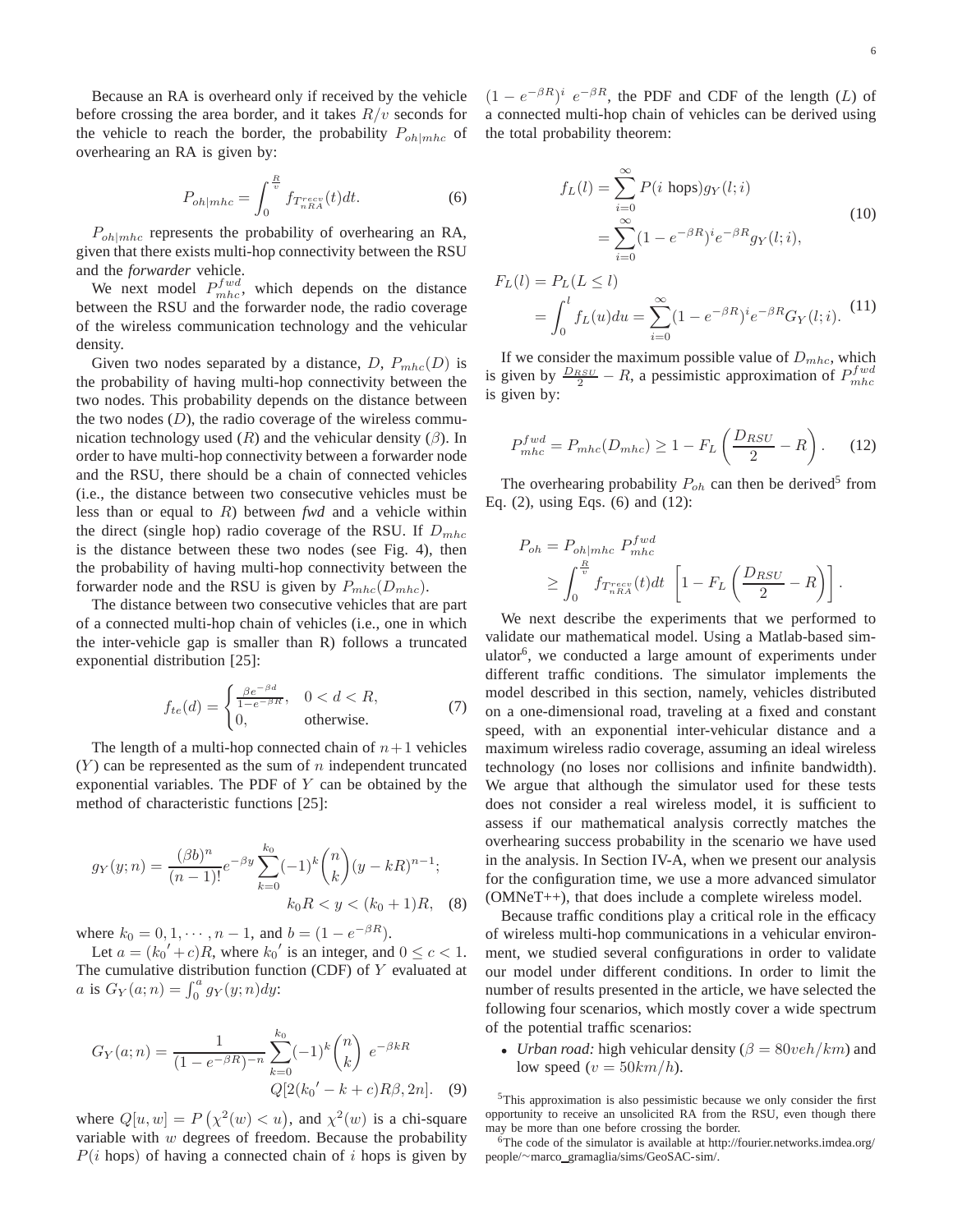

(a)  $D_{RSU} = 1000m$ 



(b)  $D_{RSU} = 1500m$ 

Fig. 5. Overhearing probability,  $R = 150m$ .

- *City beltway:* moderate vehicular density  $(\beta$  $50veh/km$ ) and moderate speed ( $v = 80km/h$ ).
- *Highway:* low vehicular density  $(\beta = 35veh/km)$  and high speed ( $v = 120km/h$ ).
- *Sparse:* very low vehicular density  $(\beta = 10 \text{veh}/\text{km})$ and moderate speed  $(v = 100km/h)$ . Examples of this scenario are city beltways and highways at night, or secondary roads.

For each of these scenarios, we conducted experiments using two different values of the wireless coverage radio R (150 and 300m) that cover possible IEEE 802.11-based technologies. Figs. 5–6 show the analysis and simulation results for  $P_{oh}$  versus different average intervals between Router Advertisements for different deployment scenarios (defined by the distance between RSUs,  $D_{RSU}$ ). Note that different values of  $D_{RSU}$  are used depending on the value of R because the coverage radius of the wireless technology has an impact on the deployment. For small values of  $R$ , it does not make any sense to deploy RSUs at long distances because the probability of having connectivity is low, and the number of hops is high (which has a negative impact on performance).

It can be noted from these results that our analytical model perfectly matches the results obtained via simulation<sup>7</sup>. From these results, we can also observe that if a short range wireless



(a)  $D_{RSU} = 1500m$ 



(b)  $D_{RSU} = 2000m$ 

Fig. 6. Overhearing probability,  $R = 300m$ .

technology is used  $(R = 150m)$ , high overhearing success probabilities can be achieved only if the RSUs are configured with short inter-RA values  $(T_{RA})$  and only for moderate density scenarios (urban, city beltway and highway). For the case of  $R = 300m$  (i.e., for longer range wireless technologies), the probability of overhearing an RA increases (being very close to 100%) without requiring too much resourceconsuming  $T_{RA}$  configuration settings. These results show that our overhearing-assisted optimization is feasible and can effectively reduce the IP address configuration time in most of the practical scenarios. The results also show that for  $R = 300m$  there is a high probability of overhearing an RA even in the sparse scenario. From this result, we can also observe the expected impact that  $D_{RSU}$  has on  $P_{oh}$ , especially with low vehicular densities.

## IV. PERFORMANCE ANALYSIS AND EVALUATION

In this section, we analyze the performance of our overhearing-assisted optimization, by extending the analysis we have developed in the previous section to obtain an expression for the IP address configuration time when our optimization is enabled. This extension allows us to characterize the gains of our mechanism and compare them to performance when overhearing is not enabled. Finally, because it is likely that a vehicular communications system will make use of an IP mobility solution to transparently keep ongoing IP sessions alive, regardless of the movement of the vehicle (and the

 $7$ Note that we have also performed simulations under several other traffic conditions, and they supported the accuracy of our analytical model.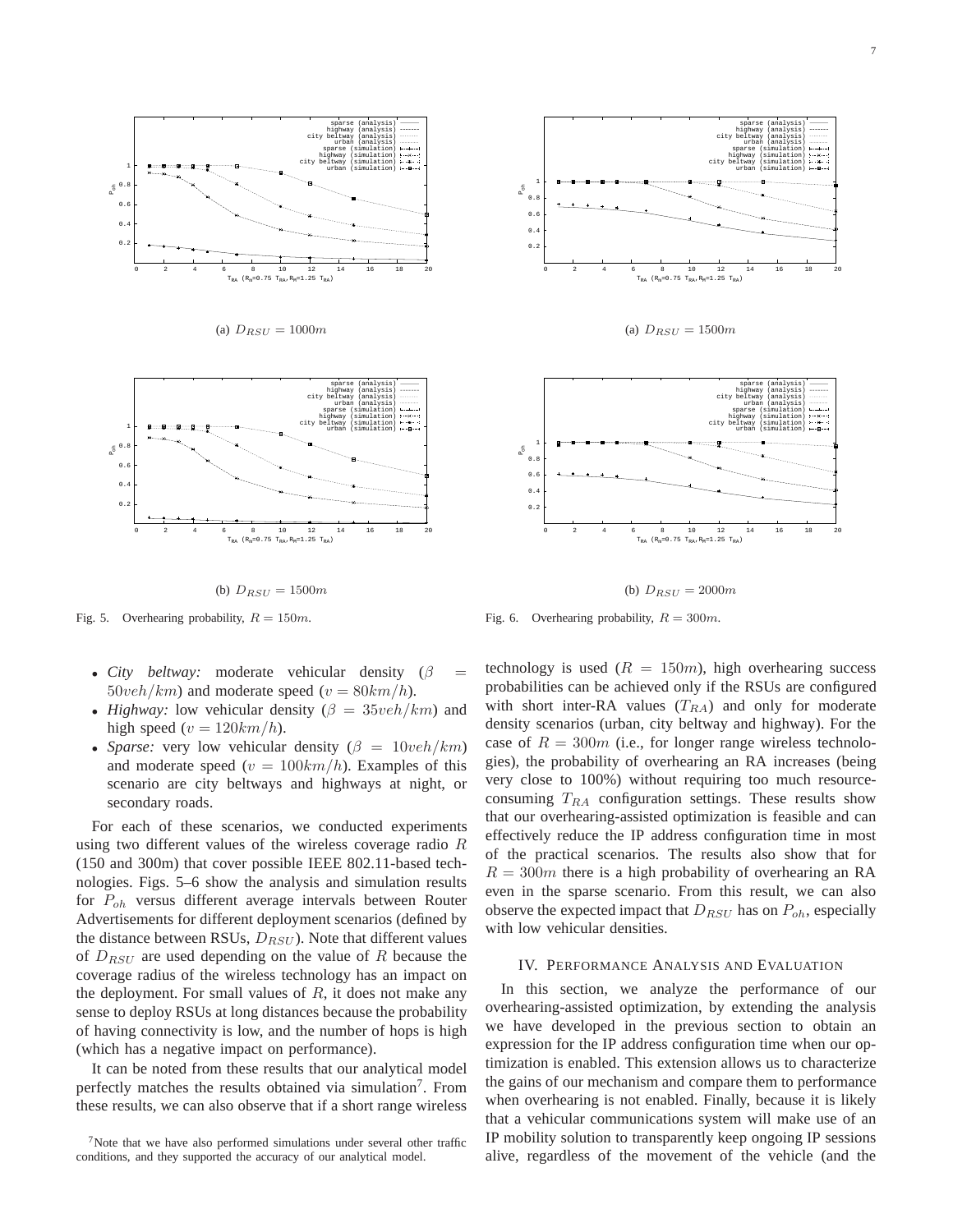

Fig. 7. No forwarder node within range of the *target* vehicle.

subsequent change of IP point of attachment and IP address), we also analyze the impact of the proposed optimization on overall performance when IP mobility is enabled.

#### *A. IP address configuration time*

The most obvious advantage of our overhearing optimization is the reduction of the average IP address configuration time because nodes that successfully overhear a Router Advertisement from a neighboring area are able to immediately configure an address if entering into that area afterwards. We define the GeoSAC IP address configuration time  $(T_{conf})$  as the time elapsed from when a vehicle crosses an area border till when it gets a valid IP address that can be used to send and receive packets while located in the new area. If our overhearing optimization is enabled, we call the configuration time  $T_{conf}^{oh}$ . A node that overhears an RA from area n while being at area  $n - 1$  and then enters into area n does not need to wait for any signaling before configuring and starting to use an IP address; therefore,  $T_{conf}^{oh} = 0s$  in this case. Depending on the deployment scenario and traffic conditions, it is not always possible for a node to successfully overhear an RA from an area that the node is about to enter. We performed a mathematical analysis that models  $T_{conf}^{oh}$ . This model allowed us to evaluate the gains obtained by using our optimization, focusing first on the IP address configuration time reduction compared to the case where plain (i.e., no optimization enabled) GeoSAC is used.

In order to make the analysis easier to follow, we have divided it into different parts, each of them corresponding to a different configuration scenario in which a node might be involved. This approach allows us to derive the average configuration time of GeoSAC when our overhearing optimization is enabled. There are basically four possible situations that have to be considered:

- (a) There exists a forwarder node (located in area  $n$ ) in the wireless coverage of the target node (which is located in area  $n - 1$ ), there is multi-hop connectivity between the forwarder node and the RSU of area  $n$ , and the RSU sends an unsolicited RA while the target node has not yet crossed the area border (see Fig. 4). In this case (corresponding to overhearing success), the configuration time is 0s.
- (b) This case is identical to  $(a)$ , but an RA from area n is not received by the target node while still in area  $n-1$ . In this case, the configuration time is equal to the time elapsed from the target node crossing the area border until it gets an RA from the RSU. The average of this time  $(T_{wait, RA})$ is given by:



Fig. 8. No multi-hop connectivity available between the *target* vehicle and the RSU.

$$
\bar{T}_{wait\ RA} = \frac{\int_{R/v}^{\infty} t \left( f_{T^{fwd}}^{FWD} * f_{T_{RA}^{unsol}} \right) (t) dt}{\int_{R/v}^{\infty} \left( f_{T^{fwd}}^{FWD} * f_{T_{RA}^{unsol}} \right) (t) dt} - \frac{R}{v},\tag{13}
$$

where  $f_{Tfwd}^{FWD}$  is given by:

$$
f_{T^{\text{fwd}}}^{FWD}(t) = \begin{cases} f_{T^{\text{fwd}}}(t) = \beta v e^{-\beta v t}, & 0 \le t \le R/v, \\ 0, & \text{otherwise.} \end{cases}
$$
(14)

(c) In this case, there is no forwarder node within radio range of the target node (see Fig. 7). The target node has to get direct (i.e., one hop) connectivity from the RSU first and then wait for the next unsolicited RA. The average configuration time  $(\bar{T}_{no\ FWD})$  for this case is therefore given by:

$$
\bar{T}_{no\ FWD} = \frac{D_{RSU}/2 - R}{v} + \bar{T}_{RA}^{unsol}.
$$
 (15)

(d) In this case, there exists a forwarder node in wireless coverage of the target node at area  $n - 1$ , but there is no multi-hop connectivity between the forwarder and the RSU of area  $n$  (see Fig. 8). The configuration time is the time required for the forwarder node to get connectivity to the RSU (as the forwarder node moves towards the RSU, the probability of having connectivity with the RSU increases) plus the time until an RA is sent. Here, we know that the length of the chain is shorter than  $D_{RSU}/2 - R$ . By finding the average length of a multi-hop chain, we can obtain the average size of the gap between the last vehicle of the chain and the RSU coverage area border ( $\bar{D}_{gap}$  in Fig. 8). The final  $\bar{T}_{conf}$  for these cases is computed by adding the average delay for getting an unsolicited RA  $(\bar{T}_{RA}^{unsol}).$ 

We must first calculate the average distance between the *target* and *forwarder*. By definition, the *forwarder* is the farthest vehicle that can relay an RA to the *target* because it is placed at most at  $R$  meters away from it. Thus, for a given density and coverage radius, the forwarder is placed at  $\bar{D}_{fwd}$ . In order to calculate this value, we introduce  $\overline{L}_{g_Y(y;k)}$ , the average length of a chain composed of a generic set of vehicles that are exponentially distributed with parameter  $\beta$  and no longer than a maximum value R: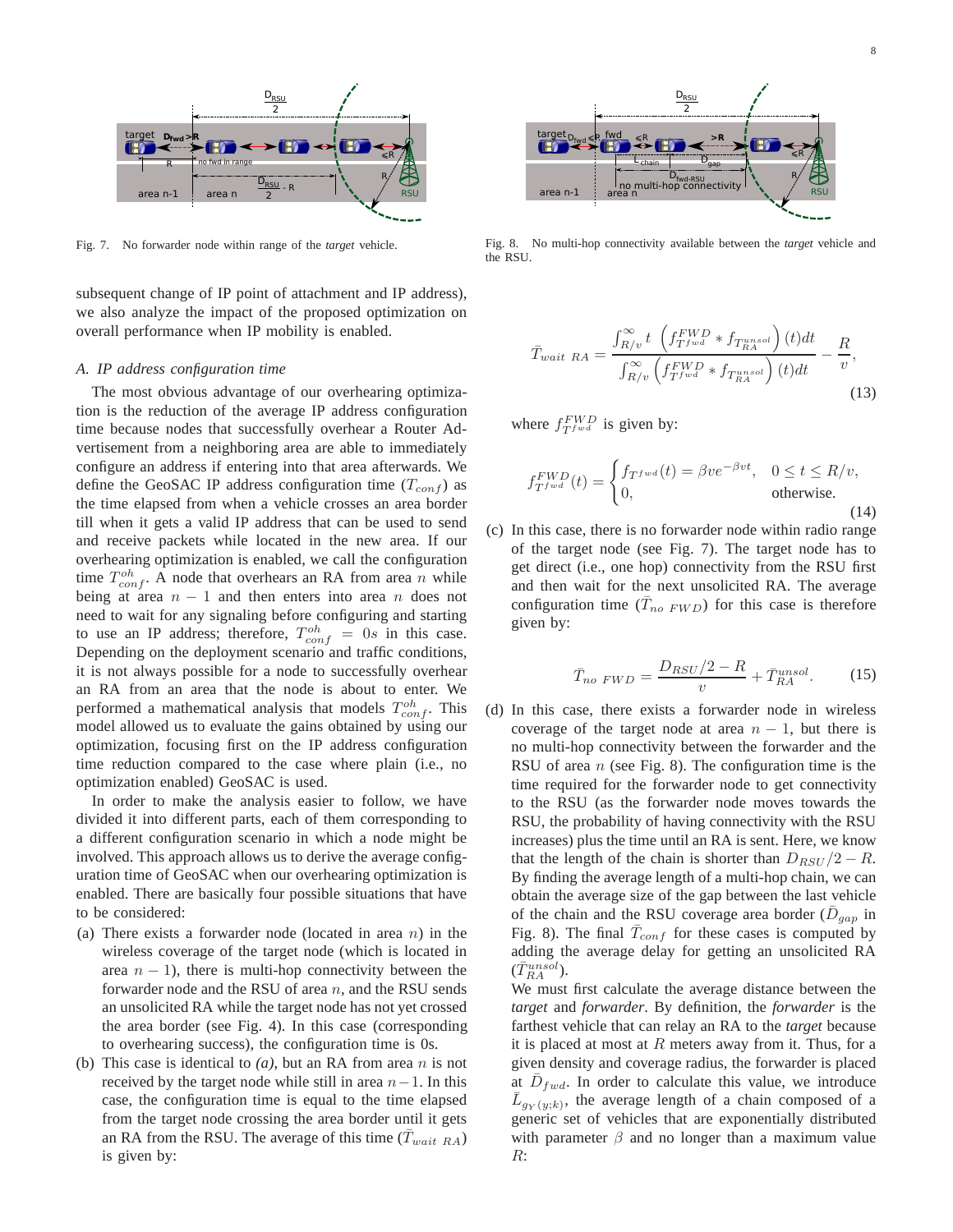The probability of a chain composed by  $k + 1$  vehicles being shorter than R is  $(1-e^{-\beta R})^k e^{-\beta R} G_Y(R, k)$ . From this probability, we can calculate the average distance of the farthest vehicle within R meters from the *target* (i.e., the *forwarder*):

$$
\bar{D}_{fwd} = \frac{\sum_{0}^{\infty} (1 - e^{-\beta R})^k \ e^{-\beta R} \ G_Y(R, k) \bar{L}_{g_Y(y;k)}}{\sum_{0}^{\infty} (1 - e^{-\beta R})^k \ e^{-\beta R} \ G_Y(R, k)}
$$
\n(17)

The average distance between the *forwarder* and the coverage area of the RSU is given by:

$$
\bar{D}_{fwd-RSU} = \frac{D_{RSU}}{2} - R - \bar{D}_{fwd}.
$$
 (18)

The average length of a chain of vehicles that is shorter than  $\overline{D}_{fwd-RSU}$  is:

$$
\bar{L}_{chain} = \frac{\sum_{0}^{\infty} (1 - e^{-\beta R})^k e^{-\beta R} G_Y(\bar{D}_{fwd-RSU}, k) \bar{L}_{g_Y(y;k)}}{\sum_{0}^{\infty} (1 - e^{-\beta R})^k e^{-\beta R} G_Y(\bar{D}_{fwd-RSU}, k)}
$$
(19)

Therefore, the average gap length is given by:

$$
\bar{D}_{gap} = \bar{D}_{fwd-RSU} - \bar{L}_{chain},\qquad(20)
$$

and from this result, we can calculate the time required to configure an IP address. In this case:

$$
\bar{T}_{no\ MHC} = \frac{\bar{D}_{gap}}{v} + \bar{T}_{RA}^{unsol}
$$
 (21)

In order to calculate the probability of each of the four identified situations occurring, we performed some probability calculations:

$$
P(FWD) [P((OH|MHC)|FWD) + P((\overline{OH}|MHC)|FWD)] + P(\overline{FWD}) [P((OH|MHC)|\overline{FWD}) + P((\overline{OH}|MHC)|\overline{FWD})] = 1,
$$
\n(22)

where  $P(FWD)$  is the probability of a forwarder node existing (i.e., being within  $R$  meters from the target node). Because  $P((OH|MHC)|\overline{FWD}) = 0$  (it is not possible to have overhearing success if there is no forwarder node) and  $P((\overline{OH}|MHC)|\overline{FWD}) = 1$  (if there is no forwarder node, it is impossible to overhear an RA), we can further expand Eq. (22) as follows:

$$
P((OH|MHC) \cap FWD) + P((\overline{OH}|MHC) \cap FWD) + P(\overline{FWD})
$$
  
=  $P(OH|MHC) + P((\overline{OH}|MHC) \cap FWD) + P(\overline{FWD})$   
=  $P(OH|MHC)P(MHC) + P((\overline{OH}|MHC) \cap FWD)P(MHC)$   
+  $P(\overline{FWD})P(MHC) + [1 - P(\overline{FWD})] P(\overline{MHC}) + P(\overline{FWD})P(\overline{MHC})$   
=  $P(OH) + P((\overline{OH}|MHC) \cap FWD)P(MHC)$   
+  $P(\overline{FWD}) [P(MHC) + P(\overline{MHC})] + P(FWD)P(\overline{MHC})$   
=  $P(OH) + P((\overline{OH}|MHC) \cap FWD)P(MHC)$   
+  $P(\overline{FWD}) + P(FWD)P(\overline{MHC}) = 1$ , (23)

.

in which we have also applied some properties of conditional probabilities. The goal of this analysis was to determine the probabilities of each of the four different situations that we identified previously. Using Eqs.  $(13)$ – $(21)$  and Eq.  $(23)$ , we can obtain an expression for the average IP address configuration time when the overhearing optimization is enabled:

$$
\bar{T}_{conf}^{oh} = P(OH) \ 0 + P((\overline{OH}|MHC) \cap FWD)P(MHC) \ \bar{T}_{wait\ RA} \n+ P(\overline{FWD}) \ \bar{T}_{no\ FWD} + P(FWD)P(\overline{MHC}) \ \bar{T}_{no\ MHC},
$$
\n(24)

where:

$$
P((\overline{OH}|MHC) \cap FWD) = \int_{R/v}^{\infty} \left( f_{T^{fwd}}^{FWD} * f_{T^{unsol}_{RA}} \right) (t) dt,
$$
\n(25)

$$
P(\overline{FWD}) = 1 - P(FWD) = 1 - e^{-\beta R}, \qquad (26)
$$

and

$$
P(MHC) = P_{mhc}^{fwd} = P_{mhc}(D_{mhc}) \ge 1 - F_L \left(\frac{D_{RSU}}{2} - R\right)
$$
\n(27)

We next validated our mathematical analysis by means of simulation. In order to consider more realistic wireless conditions, we implemented our overhearing optimization for  $GeoSAC<sup>8</sup>$  using  $OMNeT++$  and the Mixim framework. Mixim<sup>9</sup> is a framework for a wireless ad hoc network for the OMNeT++ simulator<sup>10</sup>. It provides the 802.11 MAC layer and many physical layer models (including the widely accepted path-loss, shadowing and large and small-scale fading models [26] [27] [28]). The simulation scenario consists of a road segment where vehicles travel within a homogeneous flow. The vehicles' starting positions are generated using an exponential distribution. The speed and density are defined by the type of scenario: urban, city beltway, highway and sparse; so the number of nodes involved in the simulation changes depending on the vehicular density. At the end of the road segment, nodes enter a GeoSAC area  $(D_{RSU})$  meters long) where an RSU is placed half-way  $(D_{RSU}/2)$  from the area border). The vehicles are equipped with a standard 802.11g MAC layer, with a bitrate of 6Mb/s. When the simulation starts, vehicles are first excluded from the results' recollection because they were already located inside the GeoSAC area, but they are needed to build the multi-hop chain and to allow the subsequent vehicles to be configured. When a node receives the first Router Advertisement after crossing the area border, its configuration time is recorded. Each simulation is run 20 times using the same topology with a different seed, and for each parameter set, 50 different topologies are generated. The results are averaged on a population of at least  $1000 \times nCars$ values, where  $nCars$  depends on the chosen vehicular density.

<sup>8</sup>The code of this simulator is available at http://fourier.networks.imdea.org/ people/∼marco gramaglia/sims/GeoSAC-sim/.

<sup>9</sup>http://mixim.sourceforge.net/ <sup>10</sup>http://www.omnetpp.org/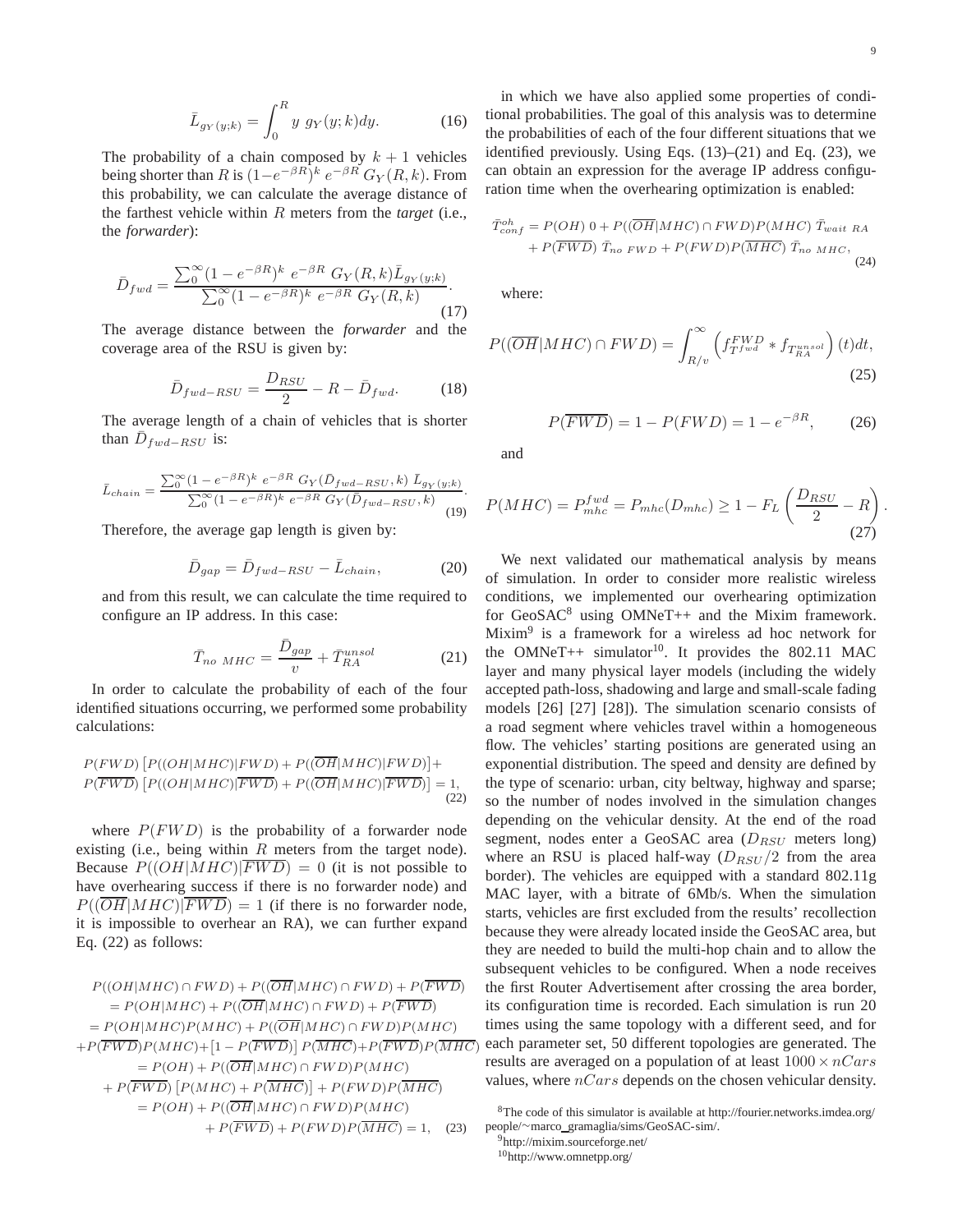TABLE I SIMULATION PARAMETERS.

| Scenario        | Speed [km/h] | Density [veh/km] |  |  |  |
|-----------------|--------------|------------------|--|--|--|
| Urban           | 50           |                  |  |  |  |
| Beltway         | 80           | 50               |  |  |  |
| Highway         | 120          | 35               |  |  |  |
| MAC Layer       | 802.11g      |                  |  |  |  |
| <b>B</b> itrate | $6$ Mb/s     |                  |  |  |  |









Fig. 9. IP address configuration time (analysis and OMNeT++ simulation results),  $R = 150m$ .

Because the road segment length is 15km, in the worst case, this value is approximately 150. The parameters used in the simulations are summarized in Table I.

Figs. 9–10 show the obtained results using the OMNeT++ based simulation. In this case, we used two different values of R: *i*)  $R = 225m$ , the average coverage value between two wireless nodes in the OMNeT++ simulation, when configured as in our experiments (Fig. 10), and *b*)  $R = 150m$ , which is one of the values we used in the previous simulations that helped to better understand the performance of our optimization when the probability of having multi-hop connectivity is lower (Fig. 9). In addition to the simulation and analytical results, we also depict the best possible value for the IP address configuration time that plain GeoSAC could achieve [7]. This value, which corresponds to the optimistic, non-ideal assumption that there is always multi-hop connectivity between an unconfigured node and the RSU, is equal to  $\bar{T}_{RA}^{unsol}$ . The simu-



(b)  $D_{RSU} = 3000m$ 

Fig. 10. IP address configuration time (analysis and OMNeT++ simulation results),  $R = 225m$ .

lation results validate our mathematical analysis<sup>11</sup>. They show that for the non-sparse scenarios and values of  $T<sub>RA</sub>$  between 1 and 20 seconds, the average IP address configuration time is always shorter than the best possible value that could be obtained with plain GeoSAC (i.e., without our optimization enabled). In addition, the improvement provided by overhearing optimization is quite large (average configuration time is close to zero for several values of  $T_{RA}$ ). With  $R = 150m$ , the optimization does not provide any improvement in the sparse scenario. Note that the IP address configuration time displayed in Figs. 9–10 is sometimes larger for the sparse scenario than for plain GeoSAC under the best possible conditions. This is because the value for GeoSAC without overhearing is the one that would be achieved if there is always multihop connectivity between the vehicle and the RSU, which is far from true in sparse scenarios. In those scenarios, the IP address configuration time with and without our optimization enabled would be very similar. We also want to mention that the use case scenarios in which it makes sense to deploy an IP multi-hop network to connect vehicles to the Internet ranges from moderate to high vehicular density networks (with proper RSU placement). While providing a more effective support for sparse networks could be possible, that would introduce

<sup>11</sup>We also performed a large number of experiments using our Matlab-based simulator, that also validated our analysis. We do not show them because of space constraints.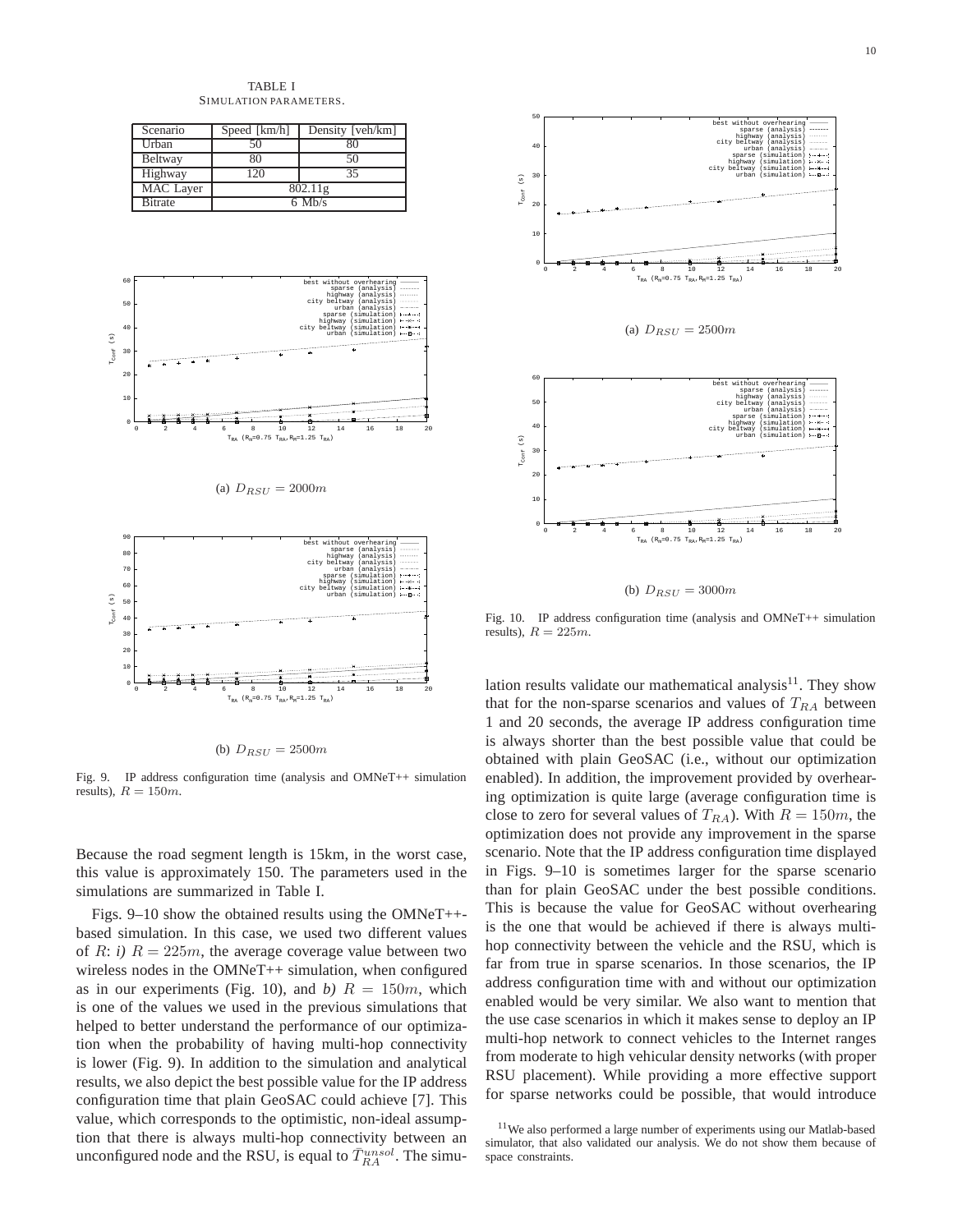

(a) Overhearing probability



(b) Overhearing-enabled GeoSAC configuration time

Fig. 11. Analysis and simulation with OMNeT++ and real vehicular traces.

a lot of complexity and computational costs, while bringing limited benefits, given the low connectivity level that vehicles experience in those scenarios.

Our last experiment to validate our analysis and the effectiveness of our overhearing optimization consisted of evaluating the configuration time using vehicular traces from a real road in Madrid, Spain. Using the OMNeT++ simulator, we assumed the position and speed of vehicles in a real road from traffic traces, evaluated the overhearing probability (Fig. 11(a)) and measured the GeoSAC configuration time. The traces were taken at the three-lane city beltway M40 in Madrid and accounted for the traffic from 8:30 to 9:00 a.m. (which can be considered as near to rush hour). The total number of samples was 2560. For each sample, we have a time-stamp and vehicle speed. We considered the measurement point to be the border between two geographical areas and assumed that each vehicle maintains the same speed while traversing the area. For our simulation environment, we fixed the distance between two RSUs at 2000m. Fig. 11(b) shows the results obtained from the simulation and our mathematical analysis (Eq. (24)). In our mathematical model, we used the vehicular density calculated from the traces ( $\beta = 54$  veh/km) and the average speed ( $v = 95 \text{km/h}$ ). As can be observed from Fig. 11(b), the results using real vehicular traces confirm our previous findings, showing how overhearing optimization is able to significantly reduce the IP address configuration time.

It is worth highlighting the influence of  $T<sub>RA</sub>$  on the perfor-

mance gain provided by overhearing optimization. First, with relatively low values of  $T_{RA}$  (up to 8 seconds), the average configuration time is generally quite low (zero or close to zero) for all the scenarios. Second, increasing  $T_{RA}$  gradually impacts performance by increasing the average configuration time, without abrupt changes. This result basically means that the system can be configured to meet certain performance and signaling overhead requirements by setting up the correct  $T_{RA}$ values on the RSUs. Although shorter  $T_{RA}$  values provide better performance, there is an additional overhead cost that must be considered. The next section explores in further detail the trade-off between signaling overhead and configuration time.

### *B. Signaling savings*

We have demonstrated in the previous subsection that enabling our overhearing-assisted optimization greatly improves the GeoSAC performance in terms of IP address configuration time. However, our optimization can also, by sending unsolicited RAs less frequently, be used to reduce the signaling required to achieve a certain target configuration time.

From the simulations we have performed, we can obtain what the minimum Router Advertisements frequency required to achieve this target configuration time is, with and without our overhearing optimization enabled. In Table II, we provide some results (for  $R = 225m$ ) to help evaluate the signaling savings that can be obtained. In the urban scenario, for example, a value of  $T_{RA} = 15s$  is sufficient to obtain a shorter configuration time than the one obtained by plain GeoSAC with  $T_{RA} = 2s$ . For the city beltway and highway scenarios, the results are similar. However, the difference in performance decreases as the vehicular density decreases, and the probability of overhearing success decreases. In the highway scenario, for example,  $T_{RA}$  can be increased by up to 10 seconds if the goal is to achieve a better performance than with plain GeoSAC and  $T_{RA} = 2s$ .

# *C. Impact on the handover*

GeoSAC was designed as a mechanism to enable vehicles in a self-configured VANET to obtain a valid IP address. Getting an IP address is just one of the functionalities needed to connect vehicles to the Internet. As we discussed in Section I, routing and mobility support are also important components. Routing within a VANET is independent of the IP addressing in the ETSI TC ITS system architecture; therefore, the performance of the IP address auto-configuration protocol does not have an impact on the routing functionality. However, that lack of impact is not the case for IP mobility management protocols, in which the speed of IP address acquisition has a direct impact on the overall performance of the mobility solution, and thus on the IP connectivity.

Mobile IPv6 [19] is the standardized solution for providing IP mobility support. The Network Mobility (NEMO) Basic Support protocol [15] is an extension to Mobile IPv6 for enabling the movement of complete networks, instead of just single hosts. Note that it is likely that vehicles will need a network mobility solution because cars are expected to be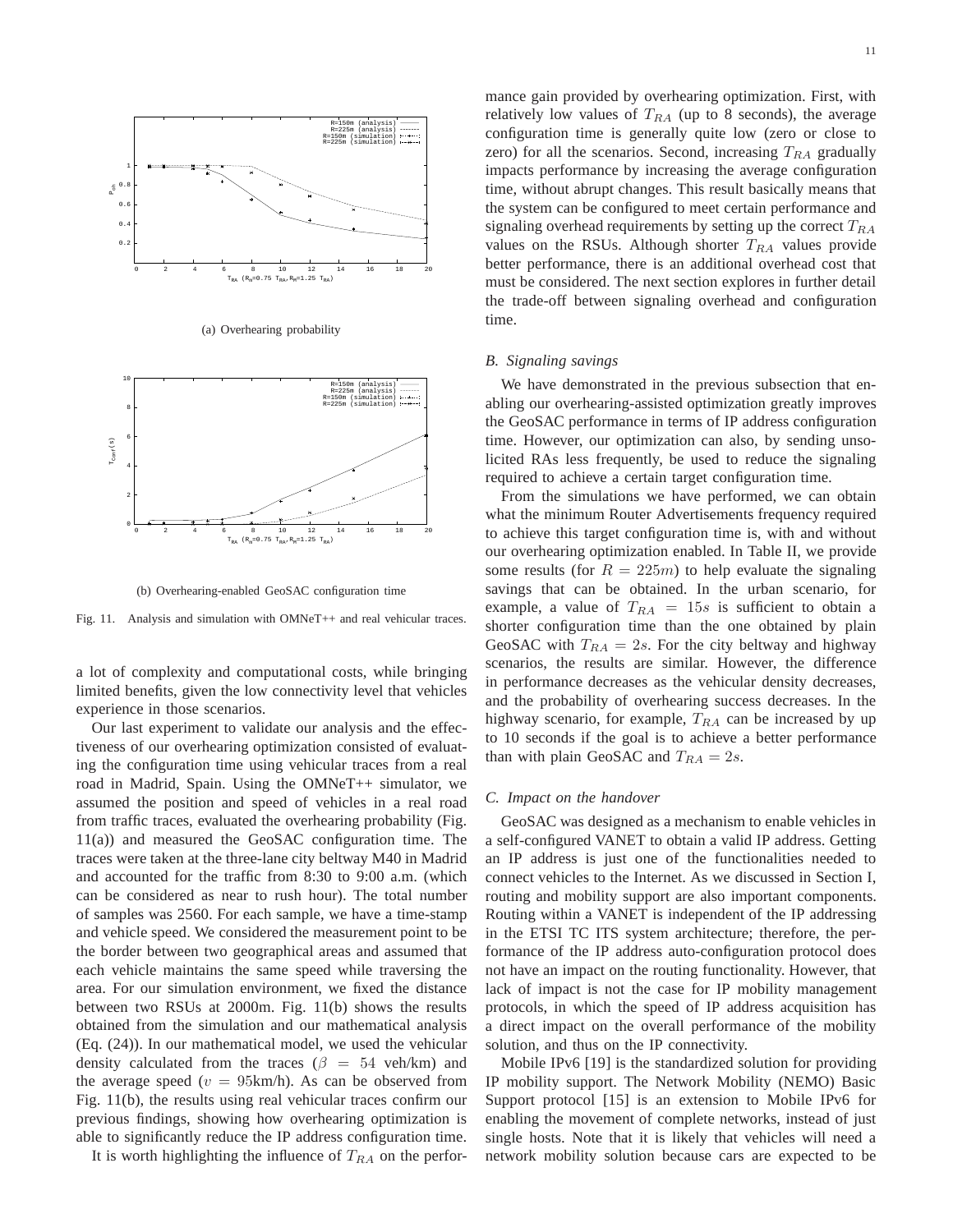TABLE II ADDRESS CONFIGURATION TIME  $(R = 225m)$ .

| $D_{RSU}$ (m) | $v$ (km/h) | $\beta$ (veh/km) | $T_{RA}$         | $\bar{T}_{conf}$ | $\bar{T}_{\cdot}^{oh}$<br>$\cos f$ | Saving  |
|---------------|------------|------------------|------------------|------------------|------------------------------------|---------|
| 2000          |            | 80               | 1 s              | $0.51$ s         | 0 <sub>s</sub>                     | 100 %   |
|               |            |                  | 2s               | $1.02$ s         | 0 <sub>s</sub>                     | 100 %   |
|               | 50         |                  | 3s               | 1.53 s           | 0 <sub>s</sub>                     | 100 %   |
|               |            |                  | 4 s              | 2.04 s           | 0 <sub>s</sub>                     | 100 %   |
|               |            |                  | 5s               | 2.55 s           | 0 <sub>s</sub>                     | 100 %   |
|               |            |                  | 7s               | 3.57 s           | 0 <sub>s</sub>                     | 100 %   |
|               |            |                  | 10 <sub>s</sub>  | $5.10$ s         | 0.06 s                             | 98.7 %  |
|               |            |                  | 12s              | $6.13$ s         | 0.27s                              | 95.5 %  |
|               |            |                  | 15s              | 7.65 s           | 0.97 s                             | 87.26 % |
|               |            |                  | 20 s             | 10.20 s          | 2.7s                               | 73.5 %  |
|               |            | 40               | 1 <sub>s</sub>   | $0.51$ s         | 0 <sub>s</sub>                     | 100 %   |
|               |            |                  | 2s               | $1.02$ s         | 0 <sub>s</sub>                     | 100 %   |
|               |            |                  | 3s               | 1.53 s           | 0 <sub>s</sub>                     | 100 %   |
| 2000          |            |                  | 4s               | 2.04 s           | 0 <sub>s</sub>                     | 100 %   |
|               | 80         |                  | 5s               | 2.55 s           | 0 <sub>s</sub>                     | 100 %   |
|               |            |                  | 7s               | 3.57 s           | 0 <sub>s</sub>                     | 100 %   |
|               |            |                  | 10 <sub>s</sub>  | 5.10 s           | $0.13$ s                           | 97.44 % |
|               |            |                  | 12s              | $6.13$ s         | 0.39 s                             | 93.53 % |
|               |            |                  | 15s              | 7.65 s           | 1.17s                              | 84.56 % |
|               |            |                  | 20 s             | 10.20 s          | 3.04 s                             | 70.18 % |
| 2000          | 120        | 35               | $\overline{1}$ s | $0.51$ s         | 0 <sub>s</sub>                     | 100 %   |
|               |            |                  | 2s               | $1.02$ s         | 0 <sub>s</sub>                     | 100 %   |
|               |            |                  | 3s               | 1.53 s           | 0 <sub>s</sub>                     | 100 %   |
|               |            |                  | 4s               | 2.04 s           | $0.02$ s                           | 98.76 % |
|               |            |                  | 5s               | 2.55 s           | 0.04 s                             | 98.43 % |
|               |            |                  | 7s               | 3.57 s           | 0.16s                              | 95.28 % |
|               |            |                  | 10 <sub>s</sub>  | 5.10 s           | 0.93 s                             | 81.60 % |
|               |            |                  | 12s              | $6.13$ s         | $1.62$ s                           | 73.41 % |
|               |            |                  | 15s              | 7.65 s           | 2.92 s                             | 61.83 % |
|               |            |                  | 20 s             | 10.20 s          | 4.87 s                             | 52.24 % |

equipped with many devices with connectivity requirements. Every time a vehicle changes its IP point of attachment, the mobility protocol signals the movement to a central entity, called the Home Agent (HA), which keeps track of the current location of the mobile node. Every time the vehicle moves, there is an interruption time (called handover latency) during which the vehicle cannot send or receive packets until all the mobility operations are completed. This handover time can be expressed as:

$$
T_{ho} = T_{MD} + T_{conf} + RTT (veh, HA), \tag{28}
$$

where  $T_{MD}$  represents the time required by the vehicle to detect that it has changed its point of attachment,  $T_{conf}$ represents the time required to configure a valid IP address at its new location, and  $RTT (veh, HA)$  represents the round trip time between the vehicle and the corresponding HA.  $T_{MD} = 0s$  because, as with GeoSAC, a change in its point of attachment corresponds to a change of geographical area, which the vehicle can be easily detect by monitoring its GPS coordinates.  $RTT (veh, HA)$  depends on the distance between the vehicle and its HA, and it is typically on the order of milliseconds.  $T_{conf}$  is the main component in Eq. (28). Therefore, reducing the address configuration time has a clear impact on the overall performance.

Table III shows the average GeoSAC handover delay  $(\bar{T}_{ho})$ , with and without the overhearing optimization enabled for the city beltway scenario (with  $R = 225m$ ) and the different components used in the calculation of this delay. Because the mobility signaling delay depends on the RTT between the vehicle and its mobility anchoring point (its HA), and because this delay depends on the location of these two entities, three

TABLE III HANDOVER DELAY COMPARISON. CITY BELTWAY SCENARIO  $(R = 225m)$ .

| RTT(veh, HA)       | $T_{RA}$        | $\overline{T}_{conf}$ | $\overline{\tau}_{0}OH$<br>$\cos f$ | $\bar{T}_{ho}$    | $\bar{\tau}$ OH<br>ho | Saving  |
|--------------------|-----------------|-----------------------|-------------------------------------|-------------------|-----------------------|---------|
| 5.37 ms            | 1 <sup>s</sup>  | $0.51$ s              | 0.00 s                              | 0.52 s            | $0.02$ s              | 98.96 % |
|                    | 4s              | $2.04$ s              | 0.00 s                              | 2.05 s            | 0.05 s                | 99.73 % |
|                    | 10 <sub>s</sub> | $5.10$ s              | 0.06 s                              | $5.11$ s          | 0.07 s                | 98.69 % |
|                    | 20 s            | 10.20 s               | 2.70 s                              | $10.21$ s         | 2.71 s                | 73.48 % |
| $18.32 \text{ ms}$ | 1 <sub>s</sub>  | $0.51$ s              | 0.00 s                              | 0.53 s            | 0.02 s                | 96.53 % |
|                    | 4s              | $2.04$ s              | 0.00 s                              | 2.06 s            | 0.02 s                | 99.11 % |
|                    | 10 <sub>s</sub> | 5.10 s                | 0.06 s                              | $5.12$ s          | $0.08$ s              | 98.44 % |
|                    | 20 s            | $10.20$ s             | 2.70 s                              | $10.22$ s         | 2.72s                 | 73.39 % |
| 138.79 ms          | 1 s             | $0.51$ s              | 0.00 s                              | $0.65$ s          | 0.14 s                | 78.62 % |
|                    | 4s              | $2.04$ s              | 0.00 s                              | 2.18 s            | 0.14 s                | 93.63 % |
|                    | 10 <sub>s</sub> | $5.10$ s              | 0.06 s                              | $5.24$ s          | 0.20 s                | 96.18 % |
|                    | 20 s            | 10.20 s               | 2.70 s                              | $10.34 \text{ s}$ | 2.84 s                | 72.53 % |

different values of  $RTT (veh, HA)$  were used in this analysis, representing "local," "regional" and "continental" delays (we used measurements taken from the PingER – Ping end-to-end reporting – project<sup>12</sup>). For each of these delay values, different Router Advertisement intervals were used. The savings in the overall handover delay achieved by the use of the overhearing optimizations are more than 70% in the scenarios analyzed. In addition, the absolute handover latency values that are obtained when the overhearing optimization is enabled are small enough to even enable applications with certain latency constraints to be deployed in a vehicular network.

# V. EXPERIMENTAL RESULTS

In order to be able to conduct real experiments that allowed us to evaluate the performance of our overhearing-assisted optimization for GeoSAC, we developed a prototype of both GeoSAC and our proposed optimization. The prototype was implemented for Linux in user space. One of the main challenges was to deploy an experimental set-up that allowed us to emulate a portion of a highway populated with vehicles. We used the Linksys WRT54GL v1.1 router as hardware for the vehicular communication box. This is a small and very popular home and office broadband router, equipped with a 200 MHz processor, an IEEE 802.11b/g WLAN interface, and an IEEE 802.3 Ethernet interface connected to a Virtual LAN (VLAN) capable 5-port switch. The firmware of the router can be replaced with an open source Linux-based firmware. We installed the OpenWRT<sup>13</sup> Backfire 10.03.1-rc4 distribution with a Linux-2.4 kernel in the routers. This firmware gave us more flexibility in the use and configuration of the routers than the original firmware. A wired interface of each of the routers is used to perform several control and management plane operations, such as the global synchronization of the routers, the remote execution of tests, and the retrieval of the results for offline processing. A total of 40 routers were used for the tests. Additionally, we used a laptop as RSU and controlling node to monitor and manage all the routers of our deployment through the wired interfaces. The nodes calculated their geographical position with the help of time-frame messages broadcast by the controller node on the wired management network. The protocol was implemented as explained in section III-A.

<sup>12</sup>http://www-iepm.slac.stanford.edu/pinger/

<sup>13</sup>http://www.openwrt.org/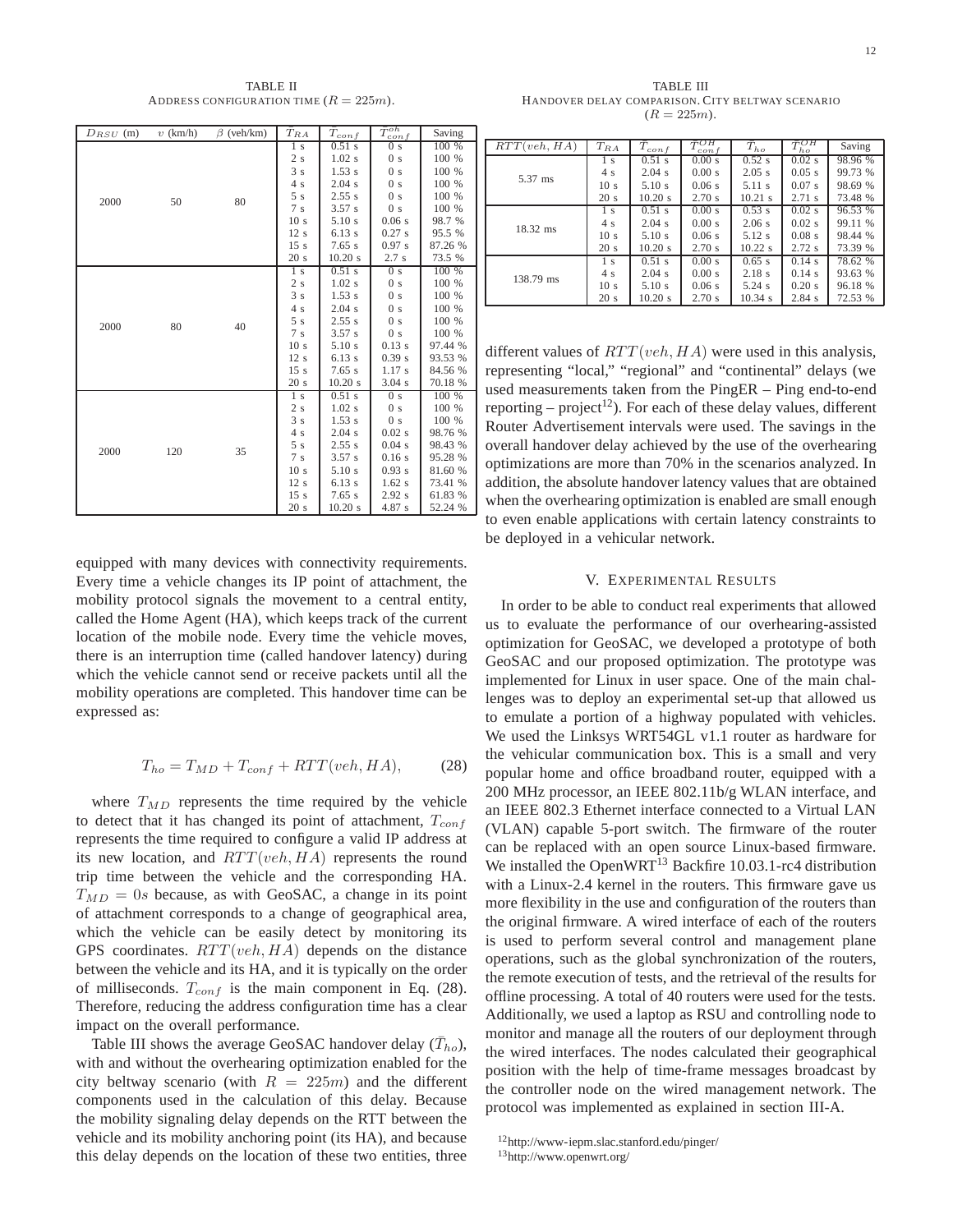

(a) Overhearing probability



(b) IP address configuration time

Fig. 12. Analysis and experimental results, highway scenario,  $D_{RSU}$  =  $1000m, R = 150m.$ 

The testbed was physically deployed in a lab of our Computer Science (CS) building. Due to the fact that all the routers were within wireless radio connectivity range, iptables software was used to selectively filter the packets that each router received and, in this way, be able to emulate any given physical topology. The controlling node computed a random topology (initial position and speed of each vehicle) at the beginning of each run and then remotely configured each Linksys router using iptables so the routers emulated the topology and movement of the nodes during the test. On each run we collected the results (IP address configuration time and overhearing success) of all the vehicles that could potentially be configured with an overhearing success (i.e., the ones farther than R meters from the area border, the rest are used to populate the highway segment between the RSU and the unconfigured nodes) and processed them at the controlling node. Different inter-RA values were configured, and each test was composed of 300 iterations. We evaluated the highway scenario, with  $D_{RSU} = 1000m$  and  $R = 150m$ .

The obtained results (displayed in Fig. 12) show that the experimental performance is quite close to the one predicted by our theoretical analysis. The difference between the experimental and theoretical results can be caused by the fact that the wireless media is more crowded in our lab environment than in a real highway, because all the nodes are placed together in the same room, and the presence of other interfering external wireless networks. Nevertheless, it is worth highlighting that our model matches quite reasonably the experimental results obtained from our testbed, and this supports the feasibility of the implementation of our overhearing-assisted optimization in a real prototype.

### VI. CONCLUSIONS

This article presents an overhearing-assisted optimization for GeoSAC, consisting of an address auto-configuration mechanism for vehicular networks. The optimization is based on vehicles overhearing Router Advertisements generated at neighboring geographical areas and allowing the vehicles to pre-compute valid IP addresses to be used at those areas in the event that they enter one of them. This optimization does not require changes to the operation protocol of the original GeoSAC, and it is fully compatible with nodes compliant to GeoSAC.

The article provides an analytical expression for the probability of our optimization being used effectively in different realistic scenarios that consider values for vehicular density, coverage radius of the wireless technology, and distance between attachment points deployed by the road infrastructure. We have also derived an expression for the IP address autoconfiguration time when our optimization is enabled and have compared it with the time achieved by GeoSAC under optimal conditions. The analytical work has been validated by means of extensive simulation, including real wireless models and experiments incorporating vehicular traces from Spain. Additionally, we have conducted an experimental evaluation using a real implementation of our solution in a testbed composed of 40 nodes.

Due to the properties of our optimization, we have shown in this article that it can be used not only to decrease the IP address configuration time but also to reduce the network signaling load (in terms of unsolicited Router Advertisements) required to achieve a certain target configuration time. Finally, we have also analyzed the benefits that our optimization provides when the vehicle uses an IP mobility protocol to enable transparent connectivity to the Internet despite changes in geographical areas.

#### ACKNOWLEDGEMENT

The authors would like to thank Gustavo de Veciana, Pablo Serrano and Jaume Barceló for their very useful revisions of previous versions of this article. We also thank the anonymous reviewers of this paper for their valuable comments.

#### **REFERENCES**

- [1] V. Bychkovsky, B. Hull, A. Miu, H. Balakrishnan, and S. Madden, "A measurement study of vehicular Internet access using in situ wi-fi networks," in *Proc. of the 12th ACM Conference on Mobile Computing and Networking (MobiCom 2006)*. ACM MobiCom 2006 San Francisco, CA, USA, 2006.
- [2] P. Belanovic, D. Valerio, A. Paier, T. Zemen, F. Ricciato, and C. Mecklenbräuker, "On Wireless Links for Vehicle-to-Infrastructure Communications," *IEEE Transactions on Vehicular Technology*, vol. 59, no. 1, pp. 269–282, 2010.